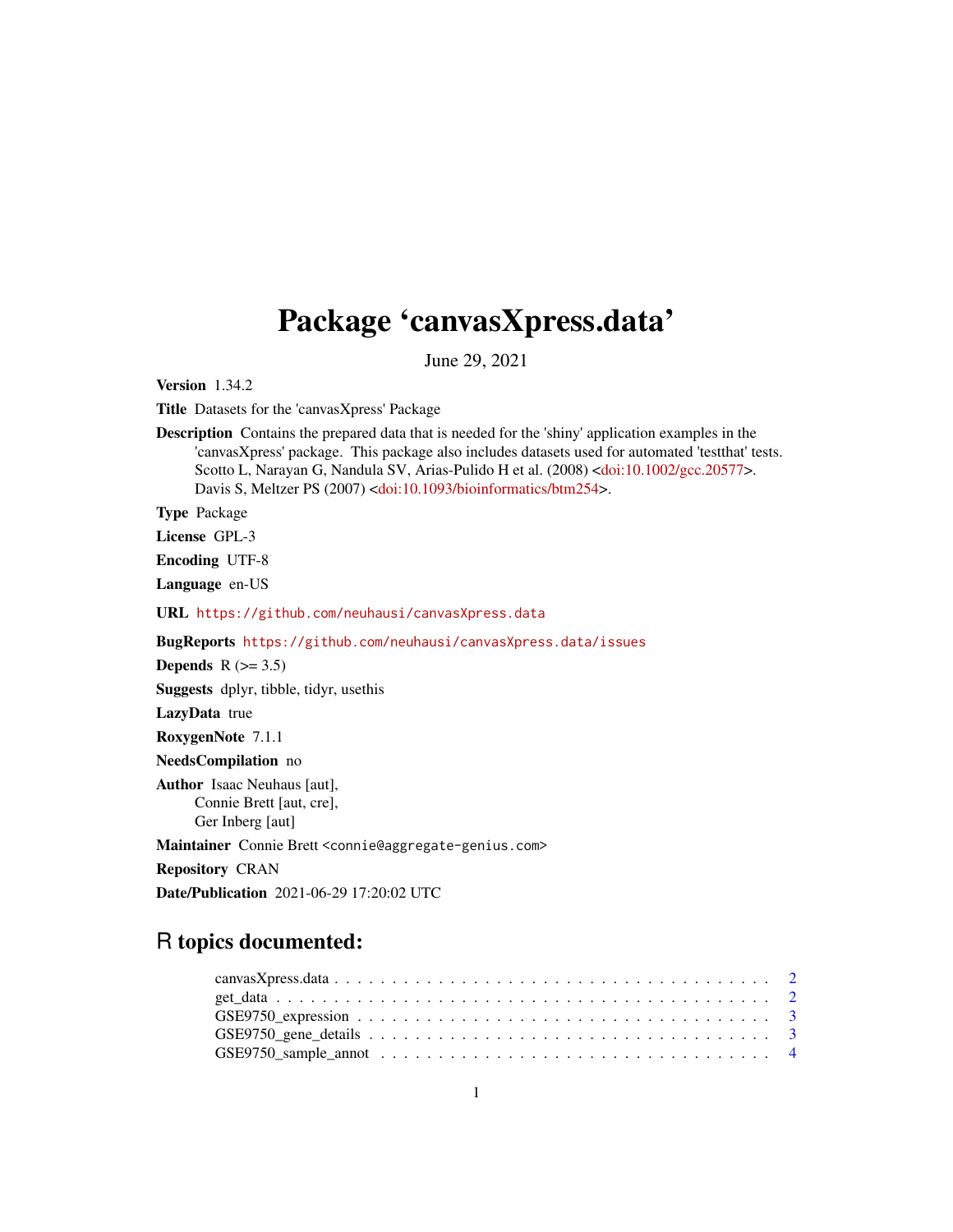#### <span id="page-1-0"></span>**Index** [5](#page-4-0). The second state of the second state of the second state of the second state of the second state of the second state of the second state of the second state of the second state of the second state of the second

canvasXpress.data *canvasXpress datasets*

#### Description

This package contains data used and referenced in the canvasXpress R package

get\_data *Get the file handle for given file in the package*

#### Description

Get the file handle for given file in the package

#### Usage

get\_data(file\_name)

#### Arguments

file\_name the file name to retrieve (from the extdata folder)

#### Value

File handle to the given file or "" if it does not exist

#### Examples

```
sannot_file <- get_data("network_compact.tsv")
# then read the file, for example:
# data <- read.delim(sannot_file)
# head(data)
```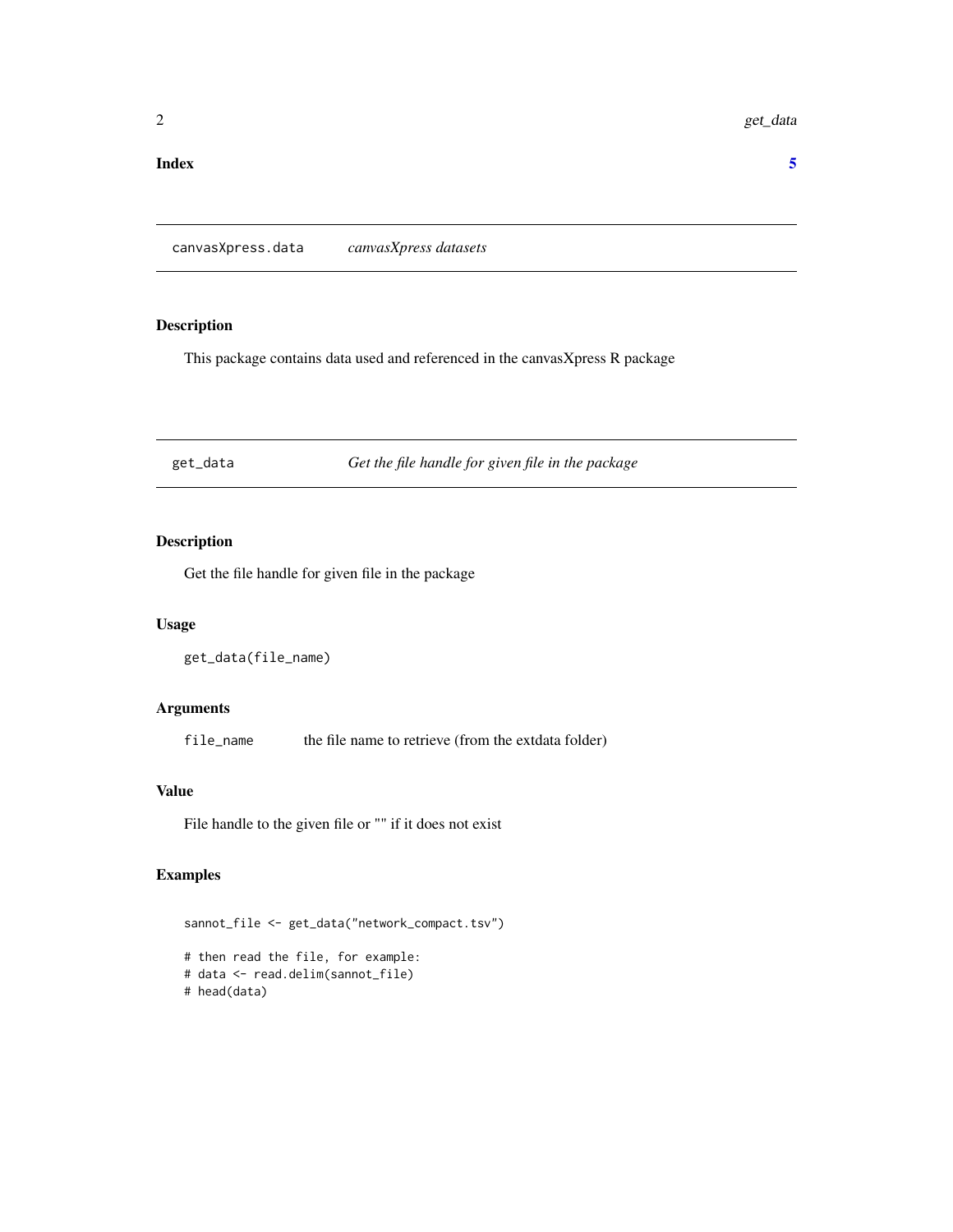<span id="page-2-0"></span>GSE9750\_expression *Gene Expression Dataset - Cervical Cancer (expression values)*

#### **Description**

This example dataset is taken from the below referenced study. That study was aimed at identification of gene expression profiles in cervical cancer and the role of specific genes in cervical carcinogenesis.

This dataset was prepared for visualization by retrieving the gene expression values that follow the source data header information and moving the ID column to the rownames. This allows the storage and processing of the large numeric data as a matrix instead of a data frame for efficiency while retaining the ability to join it to the sample annotations and gene information.

#### Usage

GSE9750\_expression

#### Format

A numeric matrix containing gene expression data

#### References

Scotto L, Narayan G, Nandula SV, Arias-Pulido H et al. Identification of copy number gain and overexpressed genes on chromosome arm 20q by an integrative genomic approach in cervical cancer: potential role in progression. Genes Chromosomes Cancer 2008 Sep; 47(9):755-65. PMID: 18506748

GSE9750\_gene\_details *Gene Expression Dataset - Cervical Cancer (gene details)*

#### Description

This example dataset is the gene information for genes present in the GSE9750 study referenced below. The data was retrieved from the GEOquery package referenced below.

This dataset was prepared for visualization by renaming the columns and subsetting to only the information necessary for visualization. The Symbol and Description fields were also cleaned and prepared.

#### Usage

```
GSE9750_gene_details
```
#### Format

A dataframe containing gene metadata for the GSE9750 study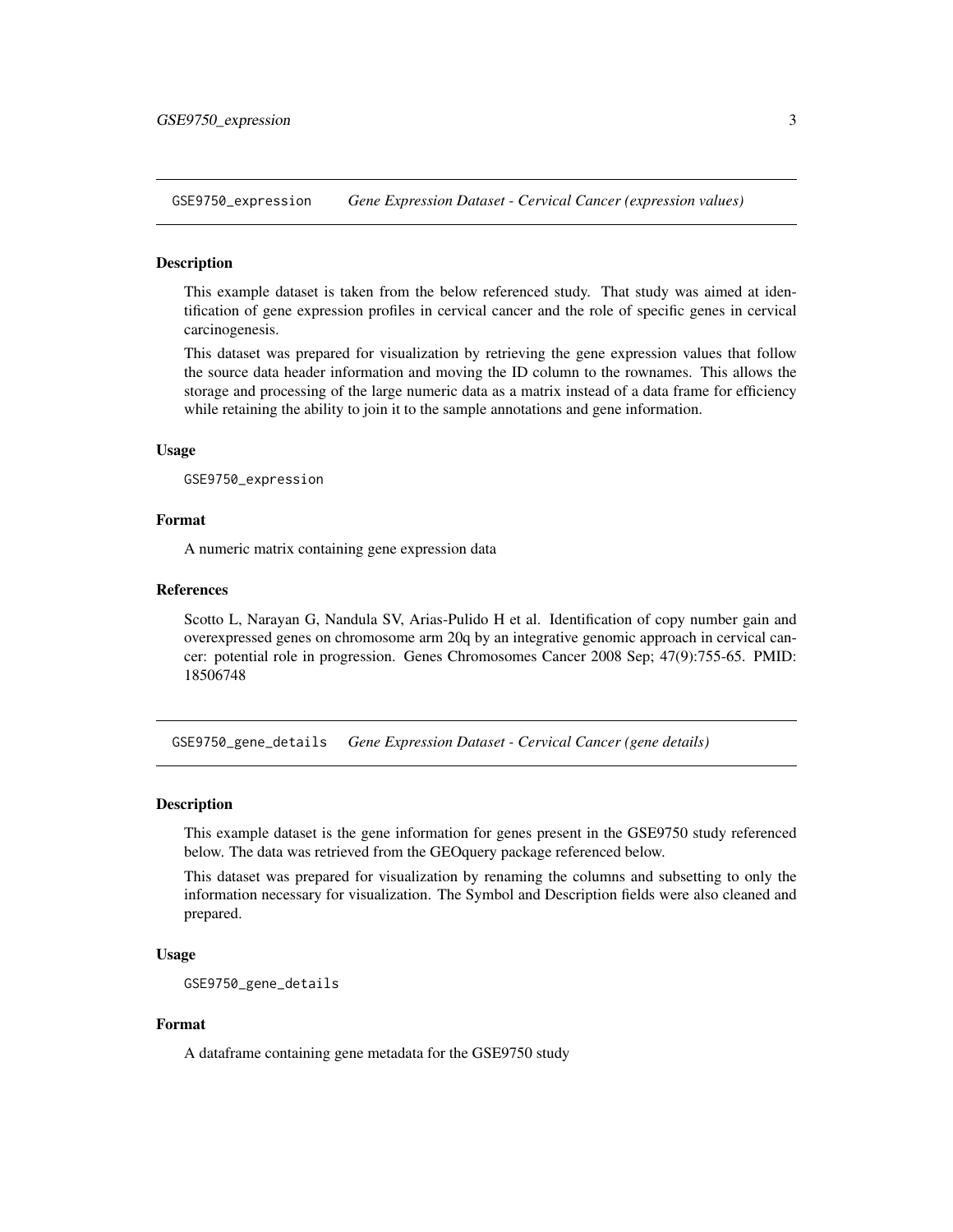#### References

Davis, S. and Meltzer, P. S. GEOquery: a bridge between the Gene Expression Omnibus (GEO) and BioConductor. Bioinformatics, 2007, 14, 1846-1847

Scotto L, Narayan G, Nandula SV, Arias-Pulido H et al. Identification of copy number gain and overexpressed genes on chromosome arm 20q by an integrative genomic approach in cervical cancer: potential role in progression. Genes Chromosomes Cancer 2008 Sep; 47(9):755-65. PMID: 18506748

GSE9750\_sample\_annot *Gene Expression Dataset - Cervical Cancer (sample annotation)*

#### Description

This example dataset is taken from the below referenced study. That study was aimed at identification of gene expression profiles in cervical cancer and the role of specific genes in cervical carcinogenesis.

This dataset was prepared for visualization by retrieving the sample characteristics from the original data file header. This was followed by reshaping and removal of special characters from the column headers. The data was further refined through dividing combined data and cleaning to create consistent values across samples before subsetting to extract the sample annotations of interest and binning the Age.

#### Usage

GSE9750\_sample\_annot

#### Format

A dataframe containing prepared sample annotation data

#### References

Scotto L, Narayan G, Nandula SV, Arias-Pulido H et al. Identification of copy number gain and overexpressed genes on chromosome arm 20q by an integrative genomic approach in cervical cancer: potential role in progression. Genes Chromosomes Cancer 2008 Sep; 47(9):755-65. PMID: 18506748

<span id="page-3-0"></span>